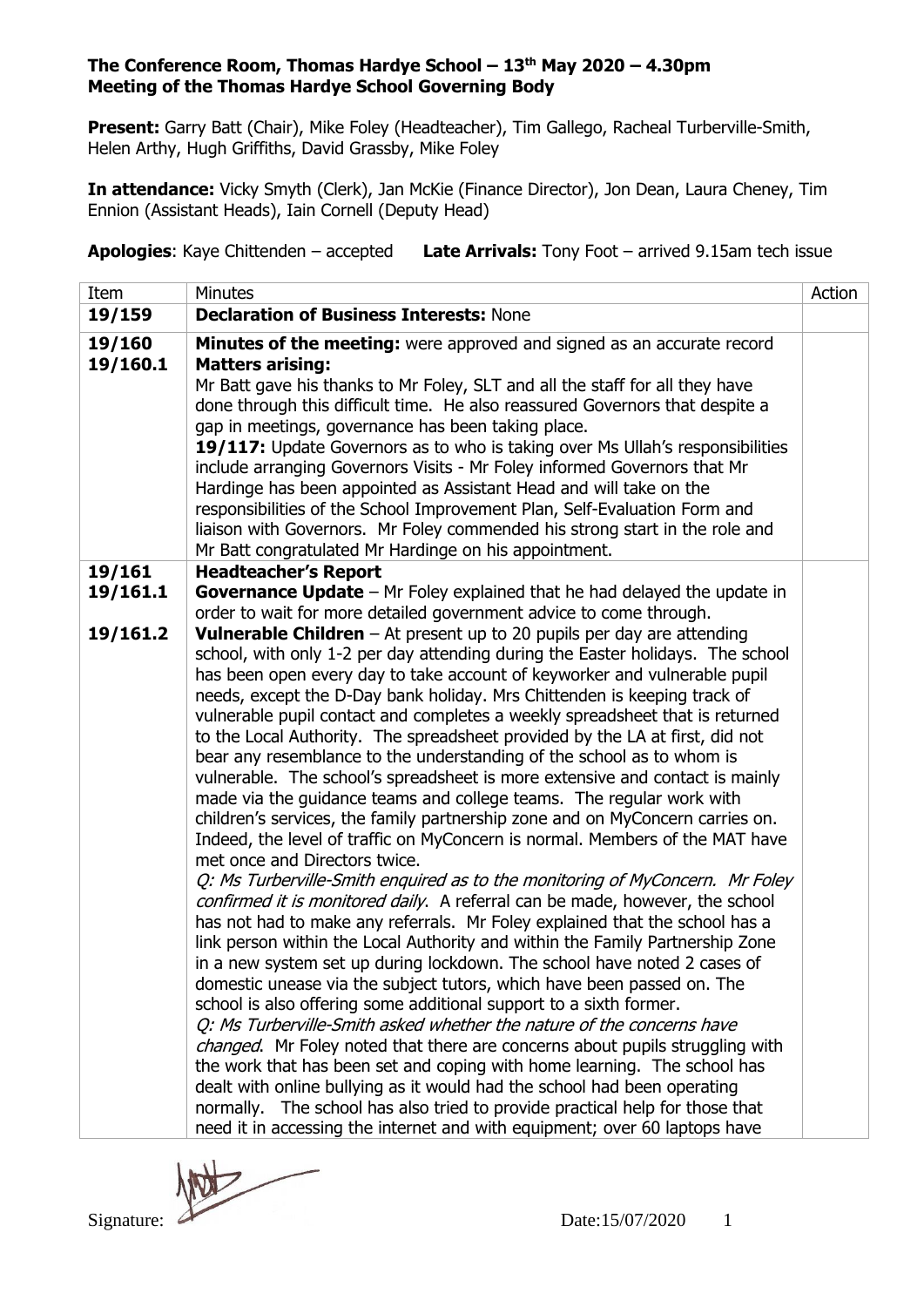|          | been loaned out.                                                                                                                                                                                                                                                                                                                                                                                                                                                                                                                                                                                                                                                                                                                                                                                                                                                                                                                                                                                                                                                                                                                                                                                                                                                                                                                                                                                                                                                                                                                                                                                                                                                                                                                                                                                                                                                                                                                                                                                                                                                                                                                                                                                                                                                                                                                                                                                                                                                                                                                                                                                                |  |  |
|----------|-----------------------------------------------------------------------------------------------------------------------------------------------------------------------------------------------------------------------------------------------------------------------------------------------------------------------------------------------------------------------------------------------------------------------------------------------------------------------------------------------------------------------------------------------------------------------------------------------------------------------------------------------------------------------------------------------------------------------------------------------------------------------------------------------------------------------------------------------------------------------------------------------------------------------------------------------------------------------------------------------------------------------------------------------------------------------------------------------------------------------------------------------------------------------------------------------------------------------------------------------------------------------------------------------------------------------------------------------------------------------------------------------------------------------------------------------------------------------------------------------------------------------------------------------------------------------------------------------------------------------------------------------------------------------------------------------------------------------------------------------------------------------------------------------------------------------------------------------------------------------------------------------------------------------------------------------------------------------------------------------------------------------------------------------------------------------------------------------------------------------------------------------------------------------------------------------------------------------------------------------------------------------------------------------------------------------------------------------------------------------------------------------------------------------------------------------------------------------------------------------------------------------------------------------------------------------------------------------------------------|--|--|
| 19/161.3 | <b>Free School Meals</b> $-$ Mr Foley opined that the hidden gem of this situation is<br>the work that Laura Cheney, Karen Weir and Lou Thompson have been doing<br>respecting food hampers for families entitled to free school meals. There are<br>approximately 11% of pupils in school entitled to free school meals. The<br>voucher scheme has experienced difficulties such as: vouchers not arriving, the<br>website crashing, the vouchers not being processed with families embarrassed<br>at having to leave food behind, as well as there being no safeguards to stop<br>the vouchers being spent on the wrong things. The school opted to provide<br>food hampers. Twelve schools have families collecting parcels each Thursday,<br>as well as hampers being delivered all over the county to families that cannot<br>collect. This has resulted in face-to-face contact with the most vulnerable<br>families at a safe distance and has allowed staff to get to know them better.<br>Mr Foley informed Governors of the contents of the hampers. He added that<br>the pandemic had highlighted the digital divide. The school has applied to a<br>new government scheme created as a result of this. Mr Holt attends the<br>hamper collection point each Thursday to help families with technical problems<br>with their own equipment or to prepare laptops for collection.<br>Q: Mr Batt opined that this is an area Governors should continue to look at<br>once the pandemic is over. Mr Foley agreed. He stated that the IT team have<br>been incredible.<br>Governors asked that their thanks be recorded in the minutes.<br>Dr Ennion added that the IT team had responded in such a quick way, to get<br>services up and running that would normally take months. They have been<br>working incredibly long hours and weekends.<br>Q: Ms Arthy asked how many pupils are in receipt of free school meals. Ms<br>Cheney confirmed it was approximately 150. Ms Cheney added that 211<br>hampers are distributed. There are a few extras each week as she is aware of<br>a few students that are in need but not in receipt of free school meals. There<br>are a few sixth formers also in receipt of bursaries. About 100 of those<br>receiving hampers are Hardyes' pupils.<br>Q: Ms Arthy queried the difference between the two figures. Ms Cheney<br>commented that Ms Weir is doing a fantastic job but some families had refused<br>the hampers. Mr Foley added that everyone who has needed or wanted a<br>hamper has received one. Ms Cheney commented that one family received an |  |  |
| 161.4    | e-gift card as they live too far away for a hamper.<br><b>Setting of Work</b> – Mr Foley informed governors that setting of work has been                                                                                                                                                                                                                                                                                                                                                                                                                                                                                                                                                                                                                                                                                                                                                                                                                                                                                                                                                                                                                                                                                                                                                                                                                                                                                                                                                                                                                                                                                                                                                                                                                                                                                                                                                                                                                                                                                                                                                                                                                                                                                                                                                                                                                                                                                                                                                                                                                                                                       |  |  |
|          | unbelievably complex. Student feedback has been mixed, with some saying<br>too much and some not enough. A team meeting takes place each Monday                                                                                                                                                                                                                                                                                                                                                                                                                                                                                                                                                                                                                                                                                                                                                                                                                                                                                                                                                                                                                                                                                                                                                                                                                                                                                                                                                                                                                                                                                                                                                                                                                                                                                                                                                                                                                                                                                                                                                                                                                                                                                                                                                                                                                                                                                                                                                                                                                                                                 |  |  |
|          | with SLT, the College Heads and the SENCO. Vulnerable pupils is the first item                                                                                                                                                                                                                                                                                                                                                                                                                                                                                                                                                                                                                                                                                                                                                                                                                                                                                                                                                                                                                                                                                                                                                                                                                                                                                                                                                                                                                                                                                                                                                                                                                                                                                                                                                                                                                                                                                                                                                                                                                                                                                                                                                                                                                                                                                                                                                                                                                                                                                                                                  |  |  |
|          | on the agenda. The feedback from parents is regularly monitored and there                                                                                                                                                                                                                                                                                                                                                                                                                                                                                                                                                                                                                                                                                                                                                                                                                                                                                                                                                                                                                                                                                                                                                                                                                                                                                                                                                                                                                                                                                                                                                                                                                                                                                                                                                                                                                                                                                                                                                                                                                                                                                                                                                                                                                                                                                                                                                                                                                                                                                                                                       |  |  |
|          | was a strong feeling last week that people were feeling really stretched.                                                                                                                                                                                                                                                                                                                                                                                                                                                                                                                                                                                                                                                                                                                                                                                                                                                                                                                                                                                                                                                                                                                                                                                                                                                                                                                                                                                                                                                                                                                                                                                                                                                                                                                                                                                                                                                                                                                                                                                                                                                                                                                                                                                                                                                                                                                                                                                                                                                                                                                                       |  |  |
|          | Tracking students and ensuring they have completed their set work is time<br>consuming. Vicky Needham who works for the teaching school has been                                                                                                                                                                                                                                                                                                                                                                                                                                                                                                                                                                                                                                                                                                                                                                                                                                                                                                                                                                                                                                                                                                                                                                                                                                                                                                                                                                                                                                                                                                                                                                                                                                                                                                                                                                                                                                                                                                                                                                                                                                                                                                                                                                                                                                                                                                                                                                                                                                                                |  |  |
|          | collecting and filtering excellent studies, research and examples of practice and                                                                                                                                                                                                                                                                                                                                                                                                                                                                                                                                                                                                                                                                                                                                                                                                                                                                                                                                                                                                                                                                                                                                                                                                                                                                                                                                                                                                                                                                                                                                                                                                                                                                                                                                                                                                                                                                                                                                                                                                                                                                                                                                                                                                                                                                                                                                                                                                                                                                                                                               |  |  |
|          | sharing among staff. Mr Foley opined that this is something that must not be                                                                                                                                                                                                                                                                                                                                                                                                                                                                                                                                                                                                                                                                                                                                                                                                                                                                                                                                                                                                                                                                                                                                                                                                                                                                                                                                                                                                                                                                                                                                                                                                                                                                                                                                                                                                                                                                                                                                                                                                                                                                                                                                                                                                                                                                                                                                                                                                                                                                                                                                    |  |  |
|          | lost once the pandemic is over. Dr Ennion commented that teachers have                                                                                                                                                                                                                                                                                                                                                                                                                                                                                                                                                                                                                                                                                                                                                                                                                                                                                                                                                                                                                                                                                                                                                                                                                                                                                                                                                                                                                                                                                                                                                                                                                                                                                                                                                                                                                                                                                                                                                                                                                                                                                                                                                                                                                                                                                                                                                                                                                                                                                                                                          |  |  |
|          | working against a huge digital divide that has come to the forefront because of                                                                                                                                                                                                                                                                                                                                                                                                                                                                                                                                                                                                                                                                                                                                                                                                                                                                                                                                                                                                                                                                                                                                                                                                                                                                                                                                                                                                                                                                                                                                                                                                                                                                                                                                                                                                                                                                                                                                                                                                                                                                                                                                                                                                                                                                                                                                                                                                                                                                                                                                 |  |  |
|          | the pandemic. The staff are working in uncharted territory and have been                                                                                                                                                                                                                                                                                                                                                                                                                                                                                                                                                                                                                                                                                                                                                                                                                                                                                                                                                                                                                                                                                                                                                                                                                                                                                                                                                                                                                                                                                                                                                                                                                                                                                                                                                                                                                                                                                                                                                                                                                                                                                                                                                                                                                                                                                                                                                                                                                                                                                                                                        |  |  |

Signature: 2000 2<br>Date:15/07/2020 2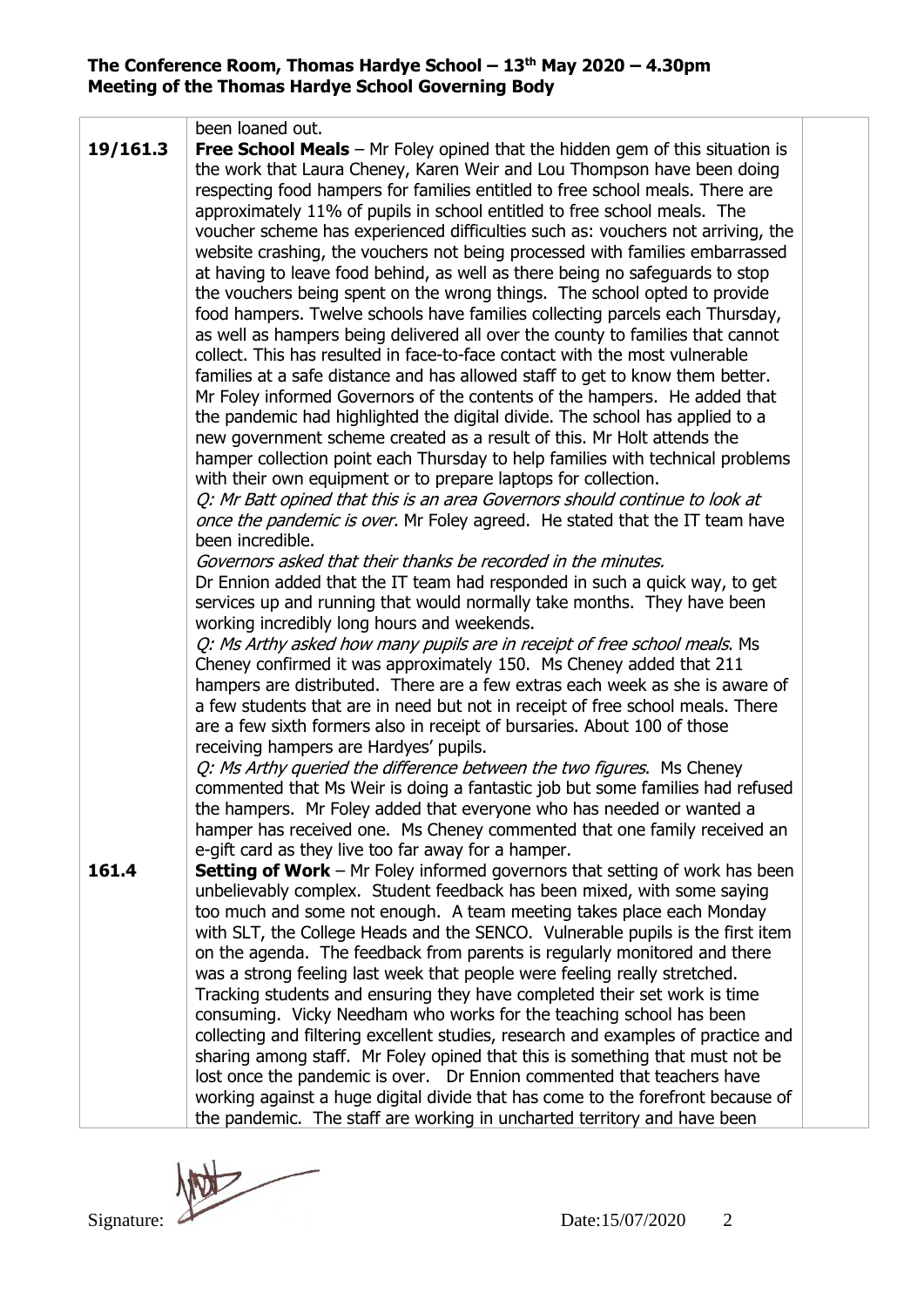| broadband or were lacking the technology. Parents asked the school to keep it<br>simple so staff reverted to email which is effective though not glamourous.<br>Contact is once a week with explicit details of the tasks and when they should<br>be returned. The services on the portal have been further developed by IT and                                                                              |  |
|--------------------------------------------------------------------------------------------------------------------------------------------------------------------------------------------------------------------------------------------------------------------------------------------------------------------------------------------------------------------------------------------------------------|--|
| it is being used by Year 12 as a virtual learning platform. The difficult aspect<br>has been keeping an eye on mood and workload of staff too. Teams is now<br>being used more widely, particularly by EforE. Online learning will never be an                                                                                                                                                               |  |
| overall strategy due to the underlying issue of the digital divide. The gap<br>would grow between those that have all the equipment and support and those<br>that do not. The school have tried to pitch the remote learning to keep the<br>gap as small as possible.                                                                                                                                        |  |
| Q: Ms Arthy enquired as to the staff. Dr Ennion confirmed that staff are still<br>spending the equivalent time as before during the working week. Once per<br>week they email work to the student, keeping it simple. The school is allowing<br>the different departments to set work and use tech in the way that is right for                                                                              |  |
| them. The expectations around feedback and marking is the focus at the<br>moment.                                                                                                                                                                                                                                                                                                                            |  |
| Q: Ms Arthy enquired as to staff welfare. Dr Ennion confirmed that SLT stay in<br>touch with middle leaders regularly. They ask for feedback respecting<br>workload and this is shared with the wider team at the Monday meetings. Mr                                                                                                                                                                        |  |
| Foley added that normal line management continues. Ms Cheney added that<br>everyone has to check in once a week to make sure they are ok and to<br>feedback any work issues. Mr Cornell added staff that are ill, may have                                                                                                                                                                                   |  |
| symptoms or are experiencing stress are tracked.<br>Q: Ms Arthy asked if there had been any cases of COVID-19 among staff. Mr<br>Foley confirmed there had been one with others displaying symptoms but no<br>confirmation. One other is in hospital at present.                                                                                                                                             |  |
| Q: Mr Gallego enquired as to the Year 11 pupils and what has been arranged<br>for them. Mr Foley explained that enrichment activities for those coming to<br>sixth form in September have been circulated. The school has also been in<br>touch with Weymouth College and Kingston Maurward College regarding                                                                                                |  |
| similar preparation tasks for their courses in September.<br>Q: Mr Turberville-Smith asked how pupils that might be falling behind are<br>being monitored. Mr Foley informed Governors that the subject teachers have                                                                                                                                                                                        |  |
| been asked to go through their students and to let tutors know if any are not<br>completing their work. There may be a valid reason they are not able to<br>complete work. Tutors will take this info and look for patterns. They will<br>contact the students. More serious concerns will be passed to college leaders.<br>If it is just an issue with one subject, this will be passed back to the subject |  |
| tutor to follow up.<br>Q: Ms Turberville-Smith enquired as to whether attendance and the completion<br>of set work has been good. Mr Foley confirmed it has been good in general.<br>He opined that he himself has been guilty of piling on work in the first two                                                                                                                                            |  |
| weeks in the same way as teachers often over prepare for a supply lesson,<br>which had been a problem almost across the board. Workload has been<br>reviewed in line with feedback from students. He added that the problem is<br>more likely to be overload than complaints from staff about non-completion of                                                                                              |  |
|                                                                                                                                                                                                                                                                                                                                                                                                              |  |
| Date:15/07/2020<br>3<br>Signature:                                                                                                                                                                                                                                                                                                                                                                           |  |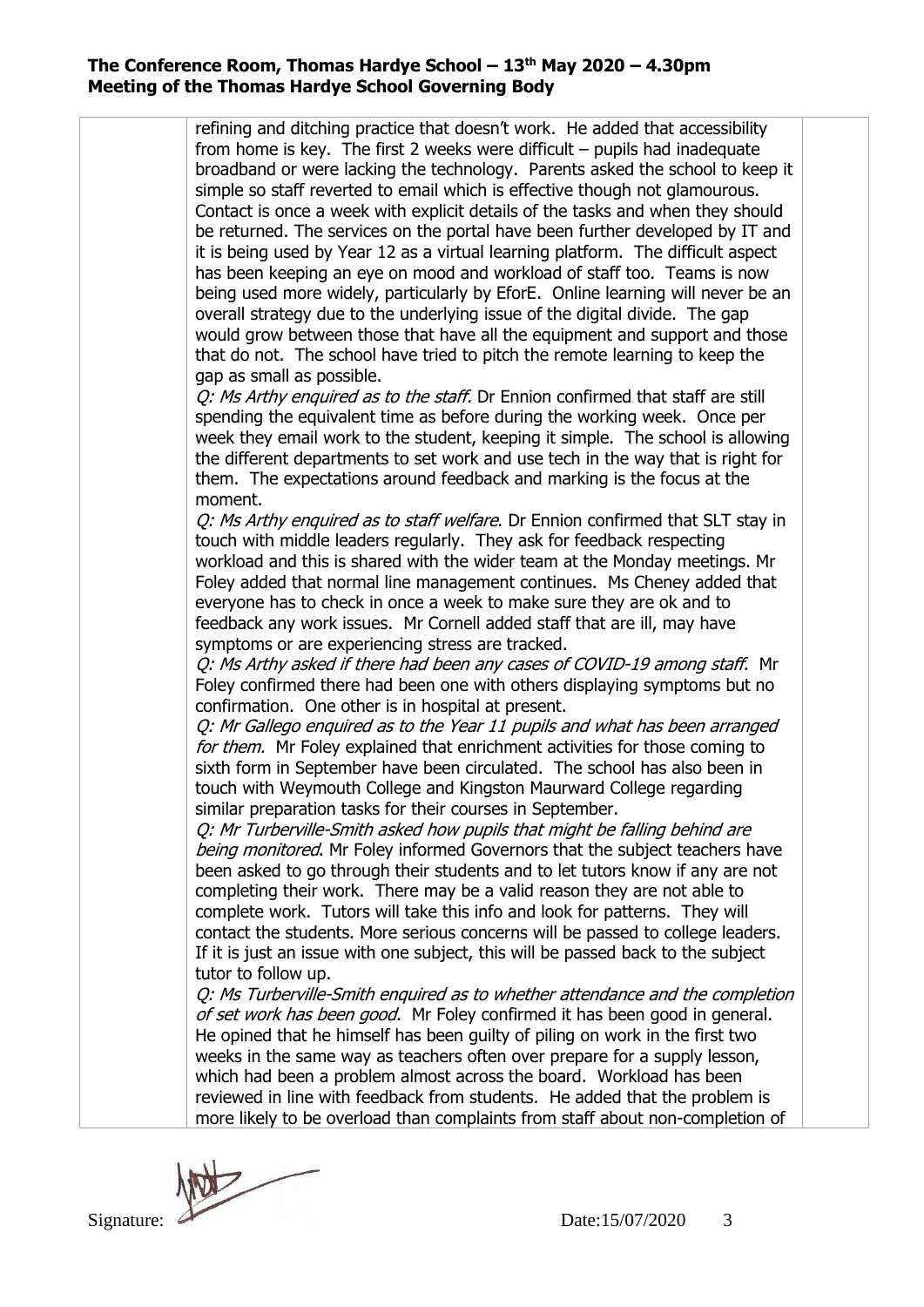**19/161.5** work. Only 1 student is actively not completing work. Q: Ms Arthy enquired as to the mood of the pupils 7-8 weeks in and whether the novelty of lockdown is wearing off. Mr Foley agreed that fatigue is setting in. For staff, everything takes 10 times longer than it usually would; staff recruitment was given as an example. The main feedback has been that pupils are overloaded, stressed out about falling behind and worried when they don't understand something. Work has been adjusted according to the feel. As soon as possible after the Monday meetings, a staff update is shared to keep staff informed. **Setting of grades -** Mr Foley informed Governors that he had started the process early. The examining boards have said they will start collecting grades from 29th May. The school has set an internal deadline of 15th May. Staff have to give a pupil a grade, then rank them within the grade. For example, all those awarded a 5 grade will then be ranked in order. This will be the same for A Levels. A room has been set up in the sixth form for staff to work at a safe social distance. No coursework has been sent to the boards though coursework marks have been taken into account in the grading. SLT are trying to advise and guide but are uncertain as to what happens. The other issue is the transition of Year 11's to sixth form and Year 13's to university. He explained that the government have offered pupils a chance to re-sit in the autumn if they are unhappy with their results.Professor Griffiths explained to Governors what is happening at the university at which he works. His department has been given a larger quota. Some places are for foreign students that may not be able to come. Teaching will be online as will exams, which will be open book. They will be set questions, the answers for which cannot easily be looked up. At present, they are working on the assumption that students will not return physically till January. Mr Foley commented that the school is receiving a mixed picture with some universities planning for January return and some not. Q: Ms Arthy asked if the plans of students had changed because of the pandemic. Mr Foley confirmed staff will ask the students this next week. He will also make sure that the school has a full team of staff to advise and guide on results day. Mr Cornell added that anecdotally, students' plans seem to be unchanged. Mr Foley highlighted that the experience will be very different; no freshers week for example. Q: Ms Arthy returned to the subject of retakes and sought clarification on the current position. Mr Foley advised Governors that the government position of retakes for those unsatisfied with their grades still stands, however the exam boards are unhappy as they were not consulted. There were several factors that still needed consideration  $-1$ ) how many retakes will there be – will it be economically viable to run a full programme of exams? 2) where will the boards get the examiners - they are usually teachers who will be teaching at that time of the year 3) Schools  $-$  if the schools are socially distancing their pupils, where will they fit those wishing to retake exams? The exam boards are also asking for any losses to be underwritten by the government. Q: Ms Arthy asked whether there would be a Year 14 or whether the school will be at its limit. Mr Foley stated that Year 14 is always on a case by case basis. The school will be at capacity but he is always happy to talk to students and work on the basis of need. Mr Gallego commented on the impact of the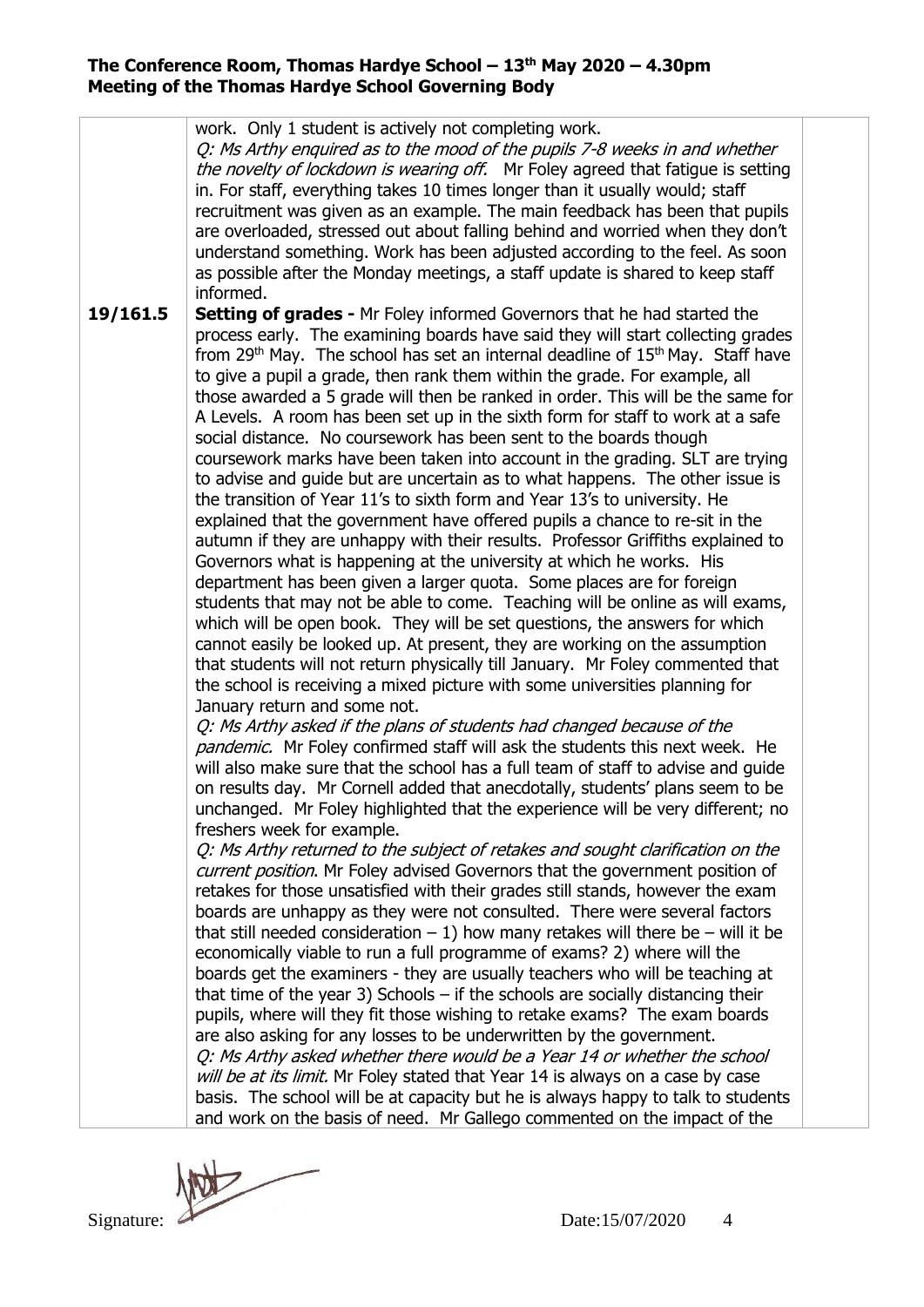**19/161.6** virus to Year 13s that might have wanted to take a gap year – they cannot travel and there is no work, particularly in hospitality. Q: Ms Turberville-Smith enquired as to when the results would be released. Mr Foley confirmed the school has been given the same two Thursdays in August as usual for results. **Plans for re-opening the school** – Mr Cornell informed Governors of the two levels at which SLT have been planning, one for next half term and the other for September. Clare Noble has been working with Year 8's on transition and made 85 phone calls yesterday. The guidance from the DfE was more relevant for primary schools. Small groups for Year 12 is possible but Year 10 will be more difficult to manage, especially when taking into consideration the added complications of buses and corridors. A risk assessment was received from the LA yesterday upon which SLT will start work on Monday. The guidance is minimal and the unions are telling their members not to engage with school re-opening at all. Q: Mr Grassby asked if there was different advice for Year 4 and Year 8 to take account of the system. Mr Foley stated that the LA are going to go back to central government respecting the three-tier system. He has a meeting this afternoon with Rachael Brown, Catherine Smith and Saira Sawtell to discuss reopening. Mr Cornell noted that the government had thought about the threetier system initially, but proceeded without separate advice. Q: Ms Arthy queried further the impact of the advice from the teachers on the school and asked whether all teachers are part of the union. Mr Foley commented that the school needs a week to allow the guidance to sink in and that he is keen not to react to what is in the papers. If teachers were to refuse to return to work on the advice of unions, this would constitute industrial action and there is a process that they would need to go through to allow this to happen. The school will work through things sensibly and Mr Foley asserted that he is available for staff to contact him with their worries and concerns. He has made it clear that schools will need forewarning of an opening date to allow for staff training before they return. He noted it will be understandably difficult for those that haven't been in work for many weeks. The school is in a slightly better position as Year 11 and Year 13 would not normally be in school at this time of the year. Q: Ms Arthy enquired as to the number of staff with health conditions. Mr Foley stated that two staff members have confirmed that they have people at home that must shield. Mr Cornell added that there are a large number of staff with underlying health conditions such as diabetes or asthma. Ms Turberville-Smith commented that there are those that receive shielding letters who must shield, however, there are others that have factors that put them at greater risk such as heart disease, diabetes, men over 50, those from ethnic minority backgrounds etc. As a GP, she has experienced negotiations with employers – considering sick notes for those with risk factors though not advised to shield in employment where social distancing cannot be practiced. Mr Foley noted that it is very difficult to properly social distance in school and some pupils feel as if they are immune and it is not their illness. Ms Turberville-Smith advised that the school should split into smaller teams or 'bubbles' to reduce risk if at all possible. Mr Foley confirmed that he and Mr Cornell are looking at this. There will be a focus on hygiene with hand gel

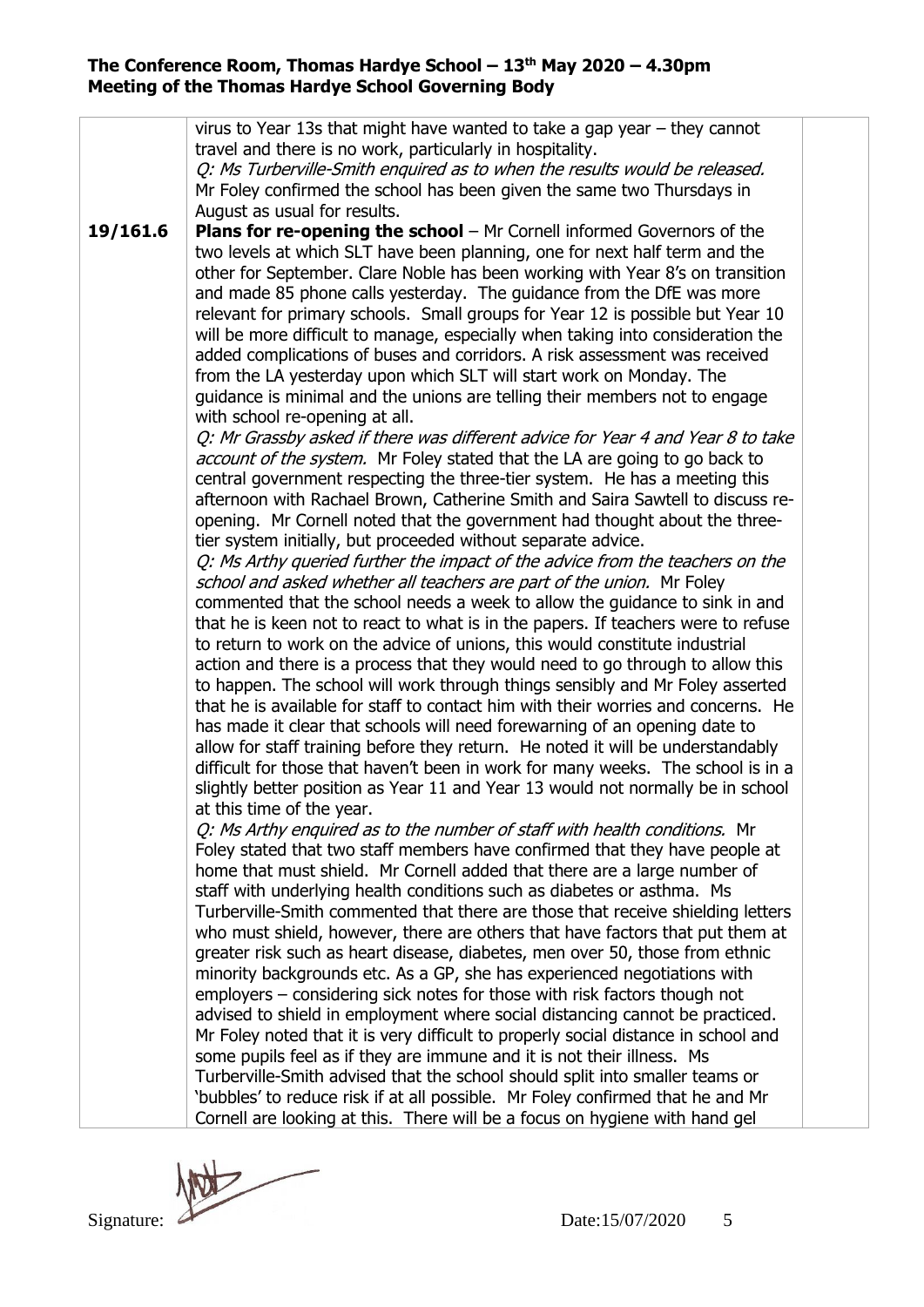**19/161.7** dispensers in every classroom, all taps and dryers have been checked and repaired if necessary and signs to remind of handwashing, not touching face and catching coughs and sneezes will be displayed throughout the school. Ms Turberville-Smith advised that social contacts should be limited. PPE and masks are still in short supply - cloth masks are of limited use and surgical masks are only useful for 20 minutes; if a person is not confident in the fitting and wearing of them, they can increase the amount that people touch their face. Keeping a distance of two metres and frequent handwashing are still the best defences against the spread of COVID-19. The 2m distance is most effective in face-to-face contact rather than passing in corridors. Mr Foley thanked Ms Turberville-Smith and noted the needs of the physically disabled students, which result in close physical contact being unavoidable. The school has its own masks, aprons and gloves but whether this will be sufficient is something they are still working on with the LA for reassurance. One child has already confirmed that they will not be returning to school as they are too vulnerable. Q: Mr Conibear referred to the use of video conferencing and whether this could be utilised for vulnerable pupils. Mr Foley confirmed that lessons have been recorded so that pupils can listen when needed. Podcasts have been more successful than live lessons, which haven't worked across school. Q: Ms Arthy commented whether it was down to the individual teachers to determine the modalities of teaching. Mr Foley stated that it is down to the different departments. Live lessons work well in maths for example, where Mr Cornell takes a problem and works it out on the 'board' via screen share. The school is encouraging innovation and experimentation. Q: Ms Arthy asked if live lessons are mainly happening with Year 12's for example via teams. Dr Ennion explained that research shows it works better with smaller groups. Sixth formers also tend to have better tech at home. Q: Mr Grassby enquired as to the number of staff in school. Mr Foley confirmed that the SLT, College Leaders and Teaching Assistants had been in school on a rota to support pupils. Some canteen staff had been in preparing the food hampers and some office staff. All other staff had been working from home. Mr Grassby referred to those staff that had been coming in to grade their students and noted this might help to reduce the fear of return. Mr Foley agreed that there is some fear among staff and that there will be a staff briefing and training at least a week before the school reopens to disseminate the new rules. The school will need to get staff acclimatised again. **Staffing** – Mr Foley informed the Board that there are adverts out at the moment. Two maths teachers, two science teachers, two PE teachers and one business teacher have been recruited. He wishes to reassure staff that normal life is going on. There is a danger we will focus only on the virus. He advised Governors that Katie Stafford has been appointed an Assistant Head at Magna School in Poole and will leave at the end of the year. Mr Foley stated that he is aware that staff and Governors will want to celebrate the contribution made to the school by Katie, Mel, Kaye and all the other staff that have moved on during this difficult time, when it is appropriate to do so. O: Mr Batt commented on the gap left in sixth form. Mr Foley reassured Mr Batt that the Head of Sixth Form role has been shared with Mr Nicholls for some time and that he has no immediate concerns in this regard. Q: Ms Arthy highlighted the importance of Ms Chittenden's role and asked if Mr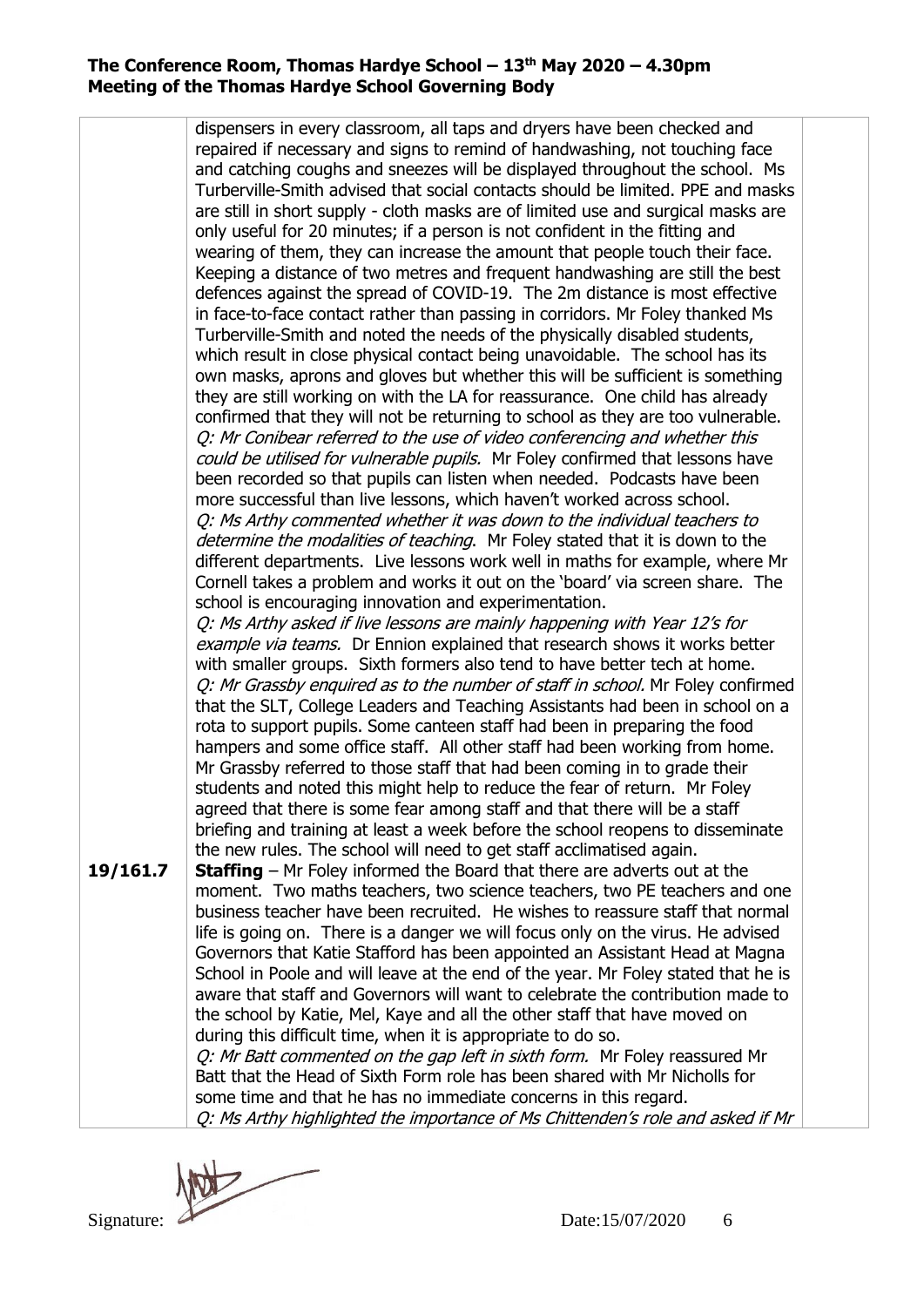|                    | Foley would be recruiting externally or promoting within school. Mr Foley                                                                                       |  |
|--------------------|-----------------------------------------------------------------------------------------------------------------------------------------------------------------|--|
|                    | confirmed that the post would be advertised as soon as possible and an                                                                                          |  |
|                    | appointment made by the end of term for an Assistant Head with responsibility<br>for SEN and Inclusion. The four guidance leaders are trained to the same level |  |
|                    | as Mrs Chittenden. He stated that there has been lots of succession planning                                                                                    |  |
|                    | carried out and it is testament to Ms Chittenden, the tight ship she is leaving                                                                                 |  |
|                    | behind.                                                                                                                                                         |  |
|                    | Q: Ms Arthy enquired as to SEN in light of Ms Orchard leaving. Mr Foley                                                                                         |  |
|                    | explained that Elaine Hurley is a trained SENCO and has stepped up to replace                                                                                   |  |
|                    | Ms Orchard. A new deputy will be appointed and also trained as a SENCO.<br>Q: Ms Arthy asked if the SENCO will cover safeguarding. Mr Foley stated that         |  |
|                    | he would want to appoint the last Assistant Head before deciding which                                                                                          |  |
|                    | member of SLT will take this responsibility. Mr Batt commented on the length                                                                                    |  |
|                    | of service of Ms Chittenden. Mr Foley confirmed that she is the longest serving                                                                                 |  |
|                    | member of staff at 36 years. Governors agreed this is something that should                                                                                     |  |
|                    | be celebrated.                                                                                                                                                  |  |
| 19/162             | <b>School Improvement Plan - Mr Foley informed Governors that some</b>                                                                                          |  |
|                    | priorities had been set at the last Monday meeting and there will be a draft<br>ready for the next meeting. Mr Hardinge informed Governors that he had          |  |
|                    | looked at a plan for the next 3 years rather than on a year-to-year basis. He                                                                                   |  |
|                    | has been in communication with the curriculum leaders, department heads and                                                                                     |  |
|                    | other staff. He is sticking closely to the points in the plan, linking whole school                                                                             |  |
|                    | priorities better to individual department priorities. Mr Hardinge added that he                                                                                |  |
|                    | is in conversation with Vicky Needham and Dr Ennion in order to tie the SIP                                                                                     |  |
|                    | into CPD and performance management more closely. He feels it is better to<br>start much earlier so it can be circulated to staff before the start of term in   |  |
|                    | September.                                                                                                                                                      |  |
|                    | Q: Ms Arthy raised the importance of the Governor walkabout visits and how                                                                                      |  |
|                    | helpful and valuable they are in helping Governors connect with what is going                                                                                   |  |
|                    | on in school. She asked Mr Hardinge to consider to how they can continue                                                                                        |  |
|                    | virtually or in any other way at this time.                                                                                                                     |  |
| 19/163<br>19/163.1 | <b>Finance and Operations Update</b><br>Budget Monitoring - Ms McKie informed Governors that the THS budget was                                                 |  |
|                    | looking healthy before COVID-19. The predicted in-year deficit of c£140k was                                                                                    |  |
|                    | forecast to reduce to £65k by the end of the year. However, there are many                                                                                      |  |
|                    | things related to COVID-19 that have interfered with this: loss of canteen                                                                                      |  |
|                    | income, loss of lettings income, extra IT costs, £18k in alcohol gel and                                                                                        |  |
|                    | dispensers to name a few. Furlough cannot be used as the school is still                                                                                        |  |
|                    | getting their full monthly funding from the government. She explained that                                                                                      |  |
|                    | the possibility of recompense for additional costs relies, at present, on the<br>20/21 budget position. However, as the school is likely to have a surplus      |  |
|                    | budget next year, we are barred from applying.                                                                                                                  |  |
|                    | Q: Mr Conibear enquired as to the increase in income. Mrs McKie explained                                                                                       |  |
|                    | that the school will be getting more money from the government next year                                                                                        |  |
|                    | therefore, is not allowed to add to the resulting surplus by claiming expenses                                                                                  |  |
|                    | for the additional cost of the pandemic. This also seems to be a position                                                                                       |  |
|                    | applicable to MATs so it may mean that none of the schools in the MAT will be<br>able to apply.                                                                 |  |
| 19/163.2           | <b>Contracts and Purchasing</b> – Mrs McKie informed Governors that the tender                                                                                  |  |
|                    |                                                                                                                                                                 |  |